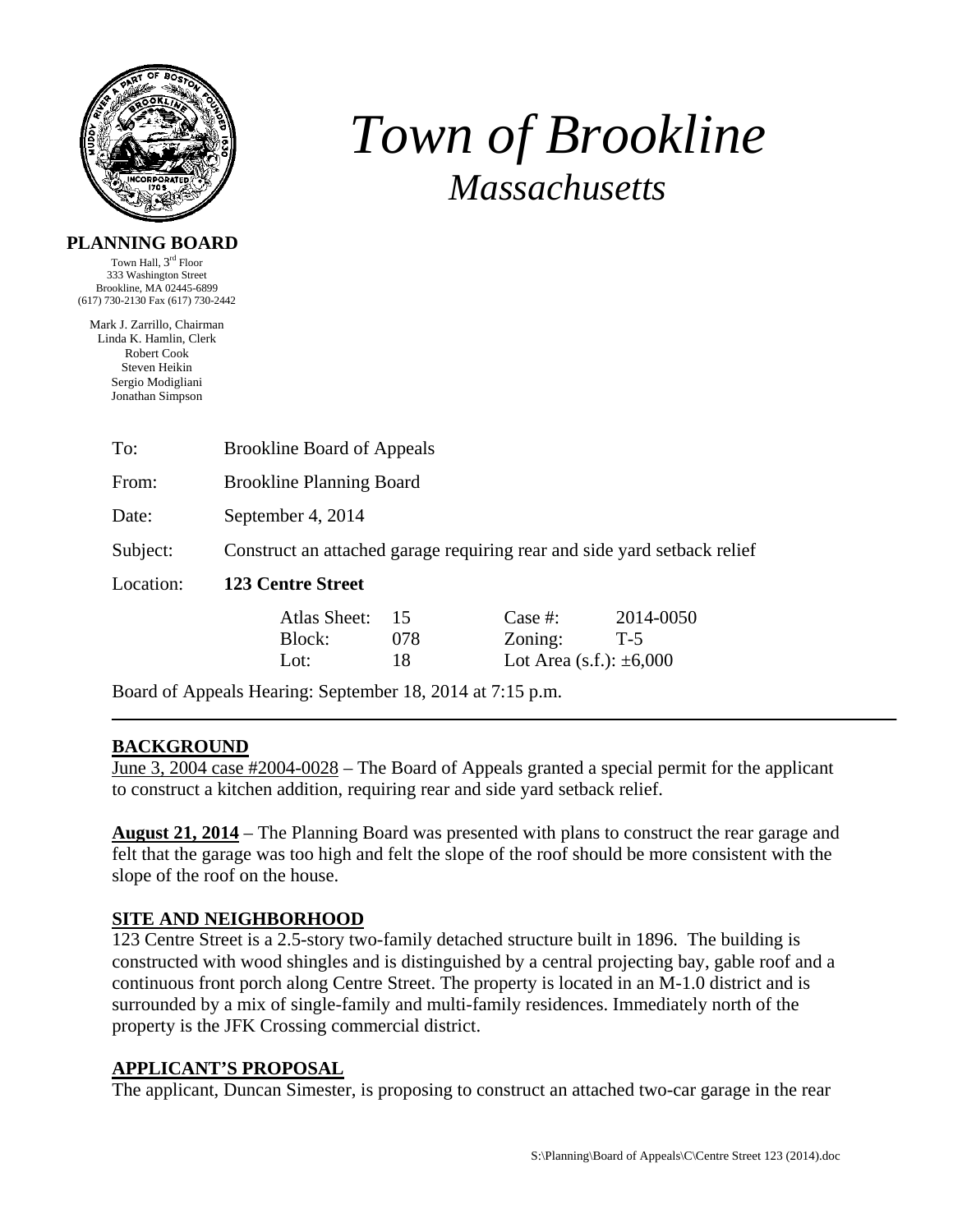of the dwelling. The garage will be located 0.3' from the rear property line and 1.0' from the side property line. The new garage will be 17.08' in overall height, which has been revised and lowered from the originally proposed 18'. The applicant revised their proposal for the roof so the pitch is steeper. The garage will attach to the house and allow the homeowners to enter the structure from the mudroom. There will also be a door that will open to the rear yard and one garage door. The plans indicate a stair in the rear of the proposed garage that will access the second level, which will be used for storage. The exterior of the garage will be constructed using materials to match the dwelling.

## **FINDINGS**

**Section 5.43 –** Exceptions to Yard and Setback Regulations **Section 5.60 –** Side Yard Requirements **Section 5.70 – Rear Yard Requirements Section 6.04.12 –** Design of All Off-Street Parking Facilities

| <b>Dimensional Requirements</b> | <b>Required/Allowed</b> | <b>Existing</b> | <b>Proposed</b>       | <b>Relief</b>   |
|---------------------------------|-------------------------|-----------------|-----------------------|-----------------|
| <b>Side Yard Setback</b>        |                         | N/A             | $1.0^\circ$           | Special Permit* |
| <b>Rear Yard Setback</b>        | 30'                     | N/A             | $\mathbf{4}^{\prime}$ | Special Permit* |

\*Under *Section 5.43*, the Board of Appeals may substitute by special permit other dimensional requirements for yards and setbacks if counterbalancing amenities are provided.

**Section 8.02.2** – Alteration or Extension: A special permit is required to alter a pre-existing nonconforming structure.

### **Modification, as necessary, of BOA case #040028, June 3, 2004**

The Board does not feel this proposal requires a modification of this prior case, where a kitchen addition was approved.

### **PLANNING BOARD COMMENTS**

The Planning Board is pleased that the applicant returned to the Planning Board a second time with modified plans and now supports the proposal. The height of the roof has been lowered by one foot and the rear yard setback has been increased from .3' to 4'. The Board recommends that the applicant install additional landscaping as a counterbalancing amenity.

#### **Therefore, the Planning Board recommends approval of the plans by RCA, LLC, dated 2/25/14, and the site plan by Boston Survey, Inc., dated 2/18/14, subject to the following conditions:**

- 1. Prior to the issuance of a building permit, final elevations, indicating all materials, floor plans, and height for the new garage, shall be submitted to the Assistant Director for Regulatory Planning for review and approval.
- 2. Prior to the issuance of a building permit, a final landscaping plan indicating all counterbalancing amenities, shall be submitted to the Assistant Director of Regulatory Planning for review and approval.